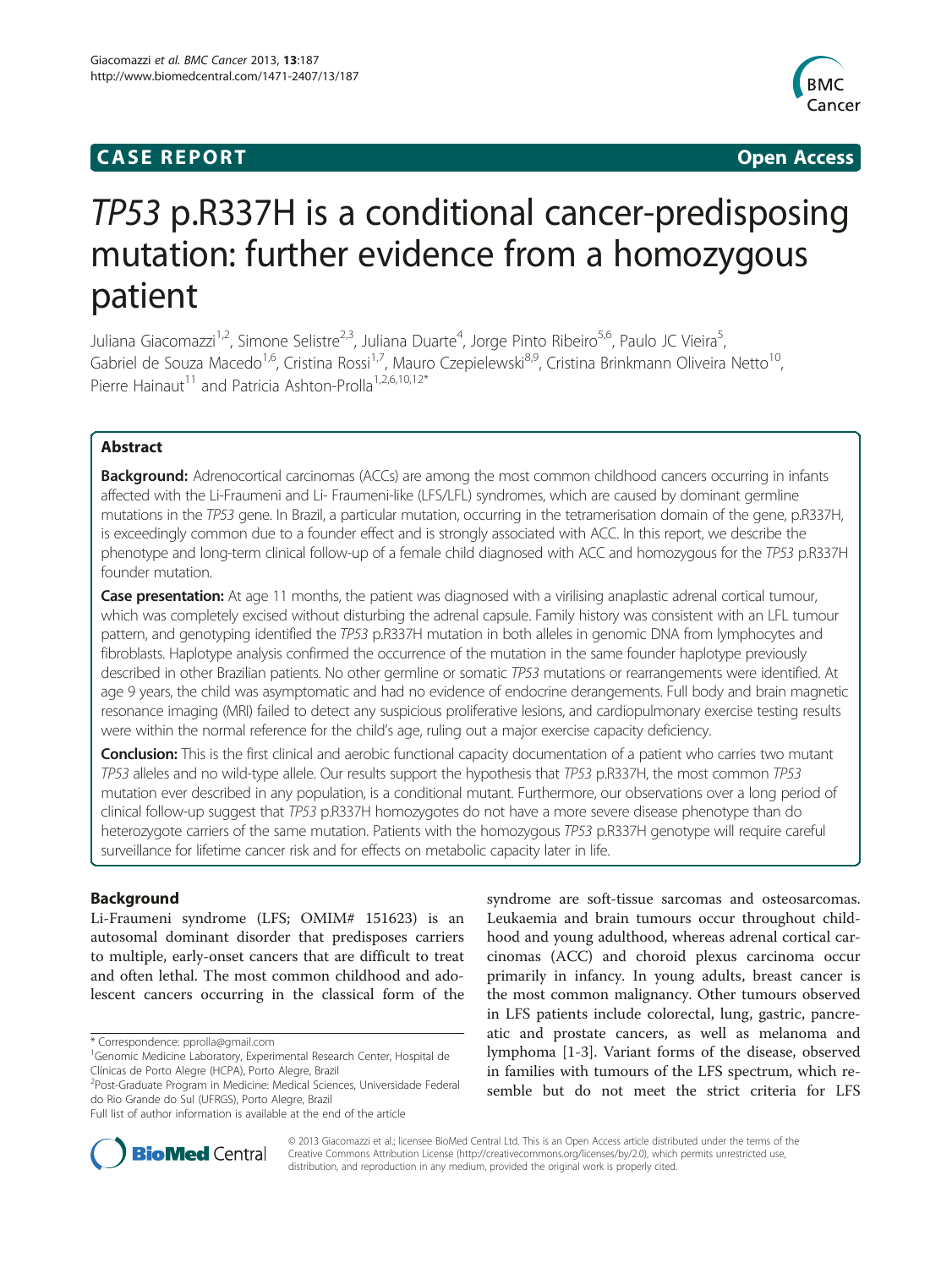syndrome, have been collectively named Li-Fraumenilike (LFL) syndrome [[1,4\]](#page-6-0).

The only known genetic defect associated with LFS and LFL is the inheritance of a mutation in the tumour suppressor gene TP53 [[4,5\]](#page-6-0). Mutations occur in up to 80% of the classical forms of LFS. TP53 encodes a 53 kD nuclear phosphoprotein, p53, that acts as a growth suppressor transcription factor, which is inactivated by somatic mutations in many forms of cancer. The most frequent TP53 germline mutations are missense substitutions that cluster in highly conserved regions of the DNA-binding domain of the protein (codons 125-300), with hotspots at highly mutable CpG motifs that are also found in somatic mutations in sporadic cancers. In Brazil, a particular mutation has been reported in a significant proportion of the LFS families presenting germline TP53 mutations. This mutation, p.R337H (c.1010 G > A, genomic nucleotide number 16901; CGC to CAC at codon 337), occurs in exon 10 and was initially identified in Brazilian children with ACC and no documented familial history of other cancers [\[6,7](#page-6-0)]. The arginine residue at codon 337 is part of an alpha-helix motif involved in p53 oligomerisation. Structural studies on the p53 oligomerisation domain have shown that replacement of arginine by histidine disrupts oligomerisation in a pHdependent manner, making the domain unable to oligomerise in conditions of slightly elevated pH [\[8,9\]](#page-6-0). Although biological dependence upon pH has not been demonstrated thus far, it is plausible that the p.R337H mutant protein operates as a conditional mutant that loses its function only in cells undergoing a small increase in intracellular pH. This type of change may be occurring in cells undergoing programmed cell death during developmental tissue remodelling, such as in the peri-natal adrenal cortex.

Subsequent to the initial studies on childhood ACC, studies of families with LFS traits have shown that the mutation predisposes individuals to a wide range of cancers. Similar to the canonical forms of LFS, the most common cancers in p.R337H carriers are pre-menopausal breast cancer and sarcoma before age 45 [\[10-12\]](#page-6-0). However, the penetrance of the disease in p.R337H carriers appears to be significantly lower than in carriers of germline TP53 mutations occurring in the DNA-binding domain. TP53 haplotyping of 12 apparently unrelated p.R337H-positive families showed that the mutation occurred on the same allele, demonstrating a founder effect [[12,13](#page-6-0)].

Population-based studies indicate that the carrier rate in southern and southeastern Brazil is of approximately 0.3% [\[14,15\]](#page-6-0). Assuming Hardy-Weinberg equilibrium, mutant homozygotes (i.e., individuals who inherited one mutant allele from each parent) are predicted to occur with a frequency of approximately 1 in every 455.000 live births based on this relatively high carrier prevalence.

Studies in TP53-deficient mice have shown a reduced exercise capacity associated with a lower mitochondrial

density in skeletal muscle [\[16](#page-6-0)-[18\]](#page-6-0). TP53-deficient mice did not respond to a 5-week aerobic training protocol, indicating that p53 is required to complete the adaptive changes in aerobic metabolism that are necessary for increasing exercise capacity in response to training [\[17](#page-6-0)]. However, no information is currently available on the impact of TP53 deficiency on the exercise capacity of patients with germline TP53 mutations. Here we report the diagnosis, follow-up and monitoring of exercise capacity in a young patient homozygous for the germline TP53 p.R337H mutation.

# Case presentation

A previously healthy female child of European (Portuguese and Spanish) descent was referred to a paediatrician at 11 months of age with a history of increased appetite, significant weight gain in the past three months, and signs of virilisation. Review of the family history revealed secondand third-degree relatives diagnosed with cancer consistent with a LFL tumour pattern. Both parents were healthy, with no personal history of cancer, and were unrelated. On admission, the patient weighed 14.550 kg (> the 95th percentile) and measured 83 cm (> the 95th percentile). Blood pressure was 130/90 mmHg, and physical examination revealed a round "moon-like" face, excess facial and body hair, pubarche and clitoromegaly, facial acne and an abdominal mass on palpation.

Laboratory evaluations showed normal serum sodium, potassium, calcium, phosphorus and creatinine. Hormonal evaluations showed very high levels of androgens: dehydroepiandrosterone sulphate (DHEAS) > 1000 μg/dL (nl: 2-274 μg/dL), dehydroepiandrosterone > 30 ng/ml (nl:  $<$  2,5 ng/ml), testosterone 9.61 ng/dL (nl:  $<$  0,05 ng/dL), androstenedione > 10 ng/dL (nl: <  $0.5$  ng/ml), 17-alphahydroxyprogesterone 8,88 ng/ml (nl:  $< 1.0$  ng/ml), progesterone 4803 pg/ml (nl: < 800 pg/ml), morning cortisol 37 μg/dl (nl: 4,3-22,4 μg/dl), and midnight cortisol 32 μg/dl (nl: < 1,0 μg/dl). Urinary free cortisol was normal: 80 μg/ 24 h (nl:  $20 - 90$  μg/24 h), and ACTH was undetectable. Bone age was assessed using the Greulich-Pyle method and was found to be 24 months  $(SD = 2.4$  months) despite a chronological age of 14 months. Abdominal computerised tomography identified a heterogeneous adrenal mass (4.5 ×  $3.4 \times 3.0$  cm), which was excised without disturbing the adrenal capsule. Surgical margins were negative, and histopathological examination of the tumour tissue confirmed the diagnosis of an anaplastic adrenal cortical tumour  $(4.5 \times 4.0 \times 2.8$  cm) weighing 27 gram.

At the age of 6 years, the patient was recruited for a TP53 mutation prevalence study, which was offered to all patients diagnosed or treated for paediatric tumours of the LFS cancer spectrum at Hospital de Clínicas de Porto Alegre from 1998 to 2010 (IRB# 08022). The patient was found to be homozygous for a germline TP53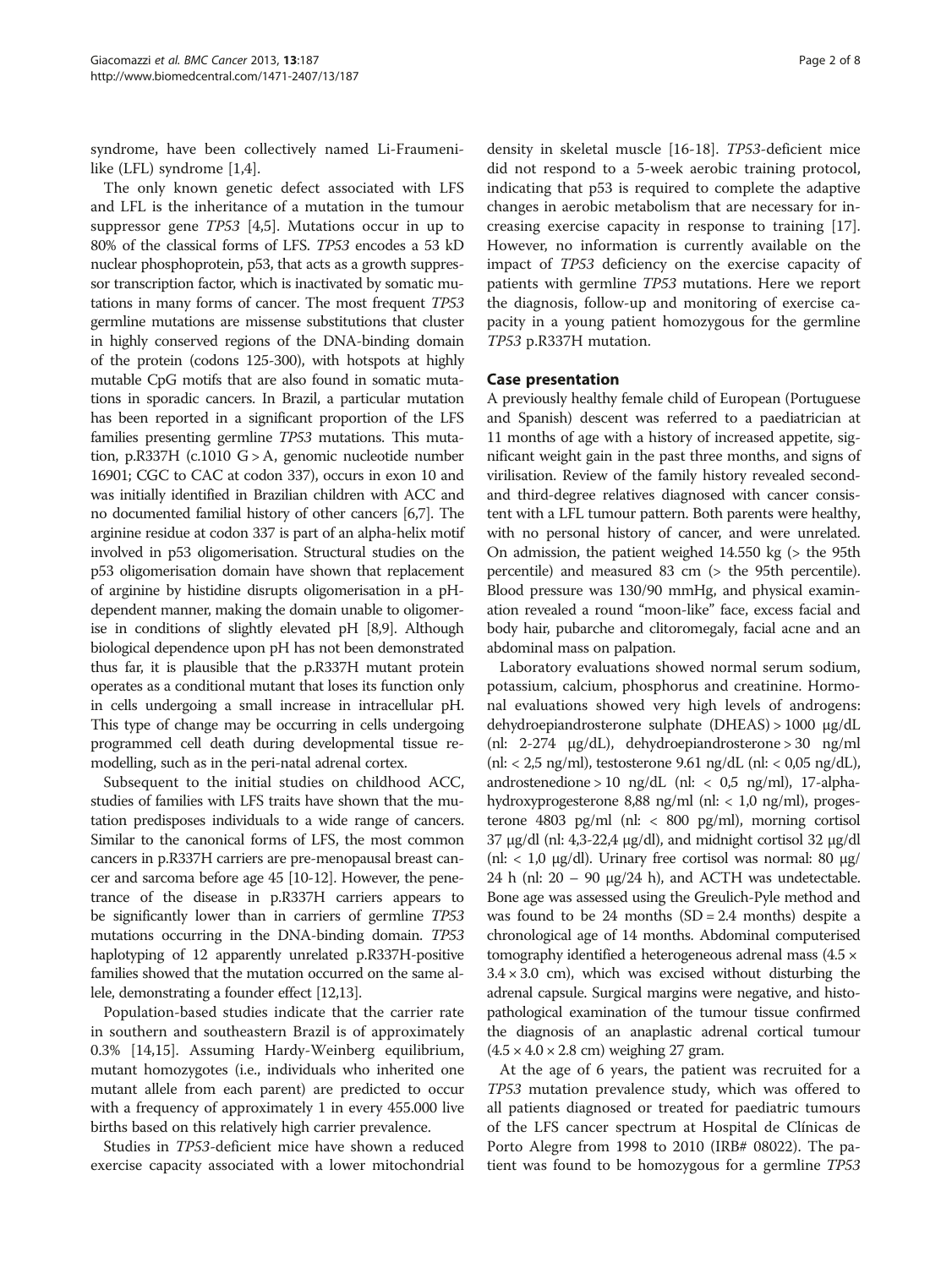mutation (p.R337H) (detailed genotypic analysis is described below). The patient is under follow-up with paediatric oncology, endocrinology, and cancer genetics specialists. Ninety-six months after the diagnosis of the ACC (at age 9 years), the patient appears healthy and has adequate cognitive and psychomotor development. There is currently no clinical or laboratory evidence of endocrine derangements. After diagnosis, the patient was followed by the paediatric oncology team through age 8 years, according to the NCCN [[19\]](#page-6-0) guidelines. Full body and brain magnetic resonance imaging (Figure 1) and cardiopulmonary exercise testing (Table [1\)](#page-3-0) were performed at age 8 years and 8 months. MRI failed to detect any suspicious proliferative lesions, and the results of the cardiopulmonary exercise test were within the normal reference for 9-year-old girls; these results indicated that there was no major exercise capacity deficiency in this patient. A detailed description of the evaluations performed is presented below.

### Evaluation of functional capacity

At the age of 8 years and 8 months, the patient was submitted to maximal exercise testing on an electromagnetically braked cycle ergometer (ER-900, Ergoline, Jaeger, Würzburg, Germany) at 60 revolutions per min. She was not receiving any medication. Hormonal evaluations showed undetectable androgens, and bone age corresponded to chronological age. The patient first exercised for 3 min with no load; the work rate was then increased by 10 W per min until volitional fatigue, indicated by the inability to maintain the pedalling rate above 40 revolutions per min. A twelve-lead electrocardiogram (Nihon Khoden Corp.,Tokyo, Japan) was continuously monitored, and expired gases were collected breath-by-



symbols; the arrow indicates the proband; current age is indicated in parenthesis. TP53 exon 10 sequencing results from the proband (b) demonstrating homozygosity for the A allele at genomic nucleotide number 16901 and from her parents  $(c, d)$  showing heterozygosity at the same nucleotide position.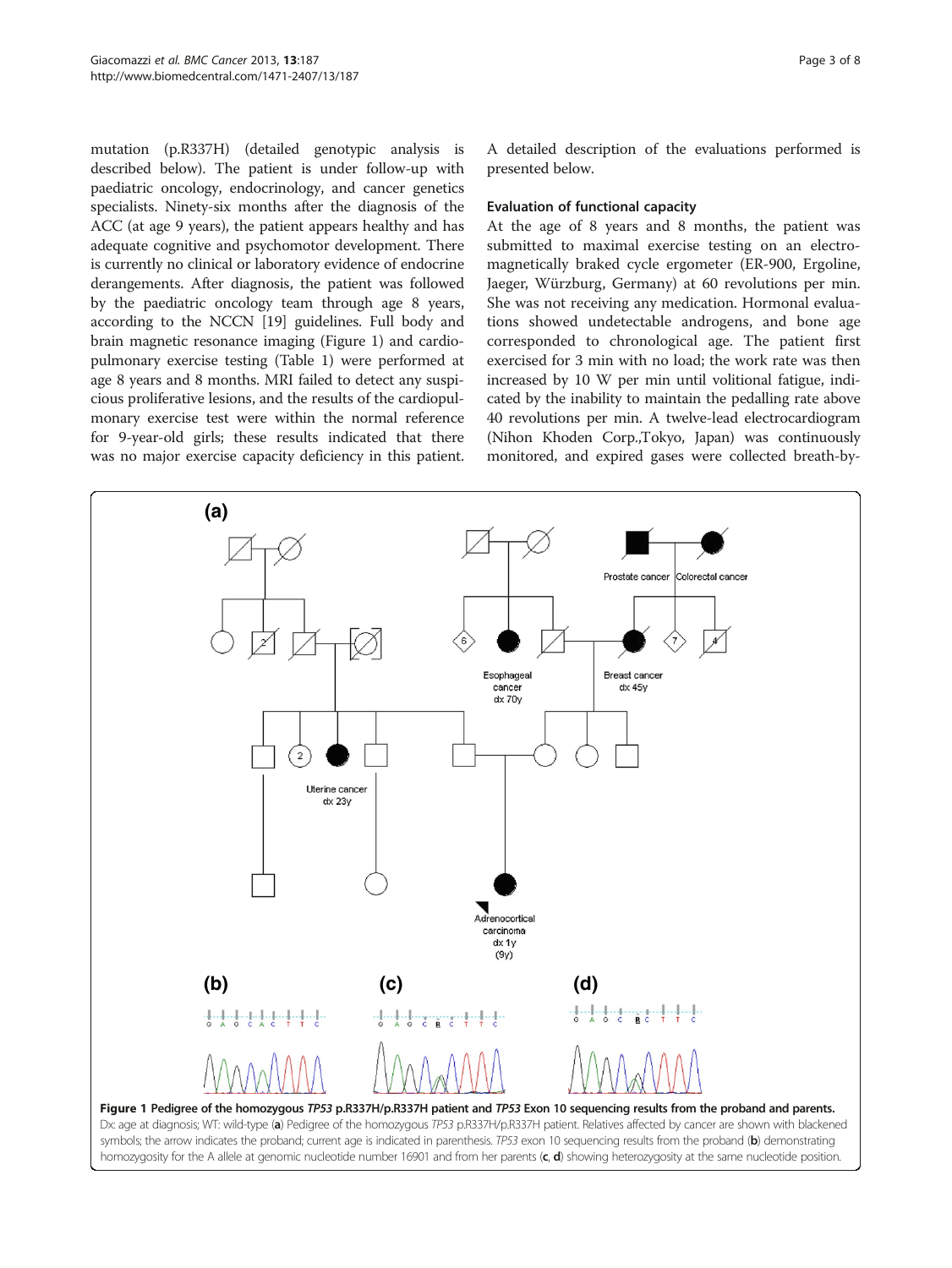<span id="page-3-0"></span>Table 1 Anthropometric data and results of the cardiopulmonary exercise test for the TP53 p.R337H homozygous patient at the age of 8 years and 8 months

| Variable                                         | Measured | Percentage<br>of predicted* |
|--------------------------------------------------|----------|-----------------------------|
| Weight (kg and %)                                | 37.5     | 114                         |
| Height (cm and %)                                | 144.5    | 105                         |
| Body mass index (kg/cm <sup>2</sup> and %)       | 17.9     | 96                          |
| Peak power output (W and %)                      | 80       | 101                         |
| Peak heart rate (bpm and %)                      | 164      | 88                          |
| Peak VO <sub>2</sub> (mL/kg.min and %)           | 35.9     | 85                          |
| $V_F/VCO_2$ slope (ratio and %)                  | 25.2     | 78                          |
| Peak respiratory exchange ratio<br>(ratio and %) | 1.11     | 97                          |
| Peak $O2$ saturation (%)                         | 98       | <b>NA</b>                   |
| Anaerobic threshold (mL/kg.min and %)            | 24.9     | 96                          |
| Peak stroke volume (mL/min)                      | 46       | <b>NA</b>                   |
| Peak cardiac output (L/min)                      | 7.62     | <b>NA</b>                   |

Legend: \*Predicted values for girls on the cycle ergometer, according to Ten Harkel et al. 2011; NA: reference value not available; bpm: beats per minute; VO<sub>2</sub>: oxygen uptake; V<sub>E</sub>: minute ventilation; VCO<sub>2</sub>: carbon dioxide production.

breath by a computerised gas analyser (Oxycon Delta, VIASYS, Healthcare GmbH, Würzburg, Germany). Peak values for oxygen uptake and respiratory exchange ratio are reported as the highest 20 s mean values. The anaerobic threshold (also referred to as the first ventilatory threshold) was determined by review of the gas exchange curves; the anaerobic threshold is defined as the oxygen uptake at which the ventilatory equivalent for oxygen increased systematically without an incremental change in the ventilatory equivalent for carbon dioxide [\[20\]](#page-6-0). The per minute ventilation/carbon dioxide output slope was calculated using a linear regression analysis based on all points of the incremental exercise [\[20](#page-6-0)]. Before and during the exercise tests, cardiac output and stroke volume were estimated non-invasively by impedance cardiography (PhysioFlow PF07 Enduro, Manatec Biomedical, Paris, France) as previously described [\[21\]](#page-6-0). Arterial oxygen saturation was measured by finger oximetry (Takaoka Oxicap, São Paulo, Brazil).

The results of the cardiopulmonary exercise test, including the percentage of the predicted values for girls [[22\]](#page-6-0), are presented in Table 1. The test was stopped due to fatigue, with the peak heart rate and the peak respiratory exchange ratio compatible with maximal effort. Compared to the reference values, the patient presented peak power output, peak oxygen uptake, and anaerobic threshold consistent with preserved exercise capacity (85 to 101% of predicted). The minute ventilation/carbon dioxide output slope indicated normal ventilatory efficiency. Stroke volume and cardiac output increased appropriately during the incremental exercise test [\[23\]](#page-6-0).

## Genetic analyses

Genomic DNA was obtained from (a) peripheral lymphocytes and fibroblasts using the Ilustra™ blood genomic Prep Mini spin Kit (GE Healthcare, Madison, WI, USA) as described by the manufacturer and from (b) formalin-fixed paraffin-embedded tumour tissues using the QIAmp DNA FFPE Tissue Kit (Qiagen, Hilden, Germany). DNA from lymphocytes was screened for the TP53 p.R337H mutation with allele-specific TaqMan<sup>®</sup> probes (Applied Biosystems, Foster City, CA, USA) using a MX 3000P™qPCR System - Stratagene (Agilent Technologies Inc., Santa Clara, CA, USA) and analysed using the Stratagene MxPro qPCR Software. Presence of the mutation was confirmed by PCR-RFLP using the restriction enzyme *HhaI* [\[14\]](#page-6-0) and by bidirectional gene sequencing of exon 10 using an ABI PRISM 3130XL Genetic Analyzer (Applied Biosystems, Foster City, CA, USA) following the sequencing protocol described in the IARC TP53 database [[24](#page-6-0)]. All genotyping results were confirmed in at least two independent analyses. The only nucleotide detected at position 17588 was A (CAC at codon 337, homozygote for the mutant allele) in both the genomic DNA from peripheral lymphocytes and fibroblasts and in the DNA extracted from microdissected, formalin-fixed, paraffin-embedded ACC tissues. Both the father and mother were found to be heterozygous TP53 p.R337H carriers (Figure [2](#page-4-0)). Direct sequencing of the entire TP53 coding region (exons 2-11) of the index case and the parents did not detect other germline mutations. Allele-specific PCR (ASO PCR) for TP53 SNP179 identified the proband as well as both parents as carriers of the p.R337H Brazilian founder allele described by Garritano et al. (2010) [[12](#page-6-0)]. The presence of the Brazilian founder p. R337H haplotype (A3) was verified in mutation-positive samples, as previously described [\[12\]](#page-6-0), by both ASO-PCR and Nested-PCR used to analyse SNP28 (rs9894946) from a panel of 29 intragenic SNPs. Because this SNP is identical in haplotypes A1 and A3, all cases were further genotyped for SNP15 (rs1642785) and SNP18 (rs1800370) by direct sequencing. Multiplex ligand probe amplification (MLPA), used to assess the presence of TP53 gene deletions, was performed in the index case using genomic DNA from leukocytes and fibroblasts and the SALSA P056 kit (MRC, Amsterdam, The Netherlands), according to the manufacturer's instructions. No TP53 deletion was identified in the germline. With these results, a homozygous genotype at position 16901 was inferred, although uniparental disomy could not be definitively excluded. We were unable to confirm whether one of the mutant alleles was lost in the tumor, due to limited availability of tumoral tissue.

# Discussion

We describe a patient who is a homozygous carrier of a germline TP53 mutation, p.R337H, having inherited the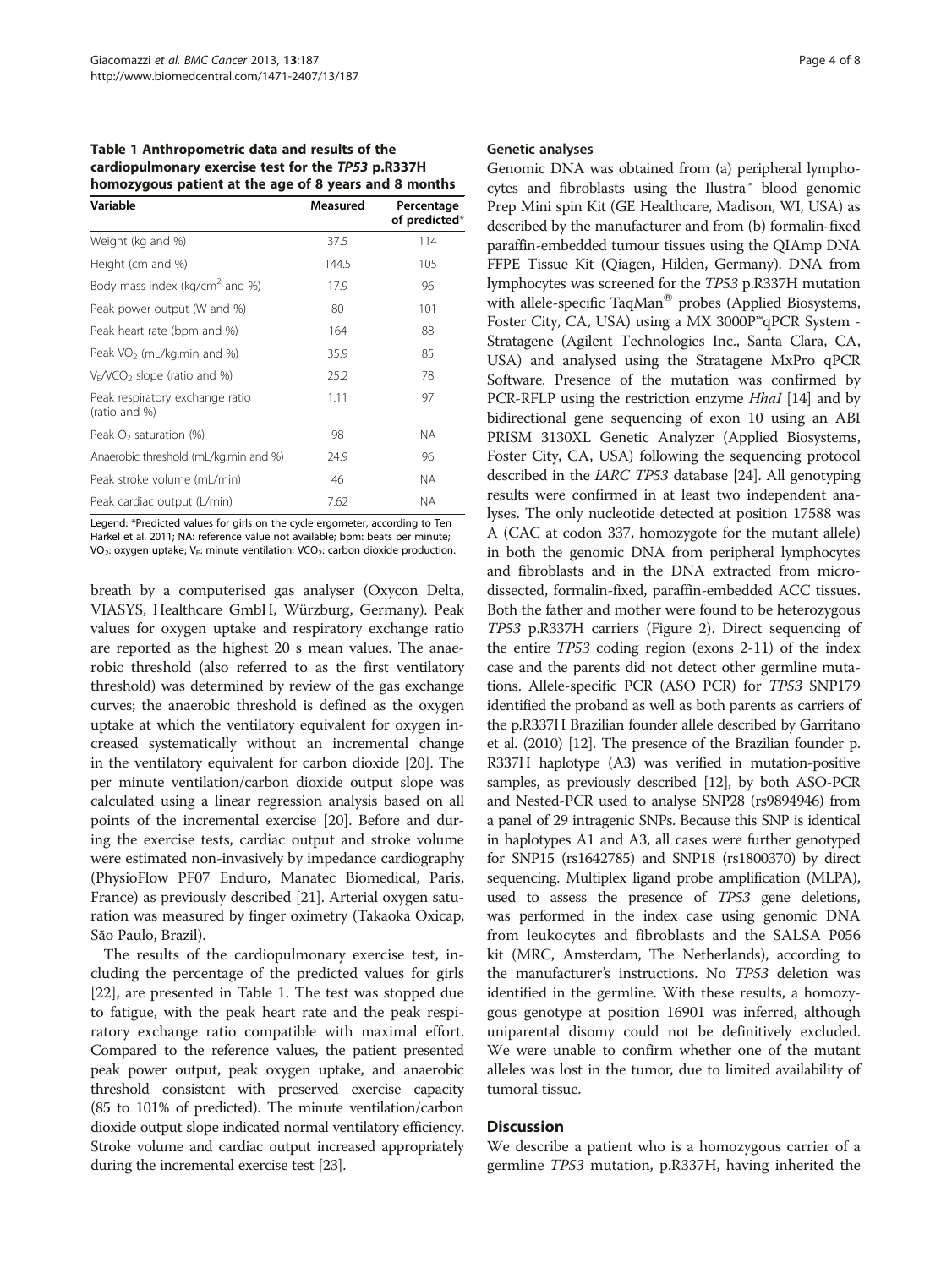<span id="page-4-0"></span>

(STIR) were performed on the coronal plane, and diffusion-weighted imaging (DWI) was performed on the axial plane with further maximum intensity projection (MIP) reconstruction on the coronal plane. We used the body coil and asked for the breath to be held for the thorax and abdomen image acquisitions. Restricted diffusion was observed in the area corresponding to the bone marrow of the lower limbs but followed the expected pattern for age, as described previously [\[28\]](#page-6-0).

same mutant allele from both parents. The patient, currently aged 9 years, developed ACC at age 11 months and has been under clinical follow-up for other health outcomes, including cancers of the Li-Fraumeni spectrum, since that time. At age 9 years, the patient was healthy, with normal development, normal cardiopulmonary/exercising capacity and no suspicious proliferative lesions detectable using standard whole-body MRI.

In western Europe, it has been estimated that germline TP53 mutations spontaneously occur at a rate of 1:5,000 births [[29\]](#page-6-0). Approximately 50% of mutation carriers develop cancer by age 30. Carriage of two mutant alleles in the classic DNA-binding domain region of the gene (either through de novo mutation on both alleles or through inheritance of a mutant from both paternal and maternal sides) is therefore predicted to be an extremely rare event; indeed, there have been no reports of such an event. In Brazil, however, the existence of a founder mutation, p.R337H, which is present in approximately 0.3% of the dense population in the southern and southeastern regions of the country, make the occurrence of homozygosity for germline TP53 mutations more likely than anywhere else in the world. Prior to this report, homozygosity for p.R337H had been observed in one subject in a study of 55 Brazilian paediatric and adult patients with apparently sporadic ACC. That patient, a girl diagnosed with ACC at 12 months of age and whose parents were unaffected carriers, was healthy and had not developed another cancer at age 10 years [\[30,](#page-6-0) Latronico and Fragoso, personal communication 2011].

Several studies have shown that germline mutations in cancer predisposition genes may have a dose effect, resulting in a more severe phenotype in homozygotes than in heterozygotes. For example, the heterozygous state of the CHEK2 1100delC variant, which predisposes carriers to breast cancer, is associated with an OR of 1.5- 3.0 (corresponding to a lifetime risk of 20-25%), while the homozygous state is associated with a greater than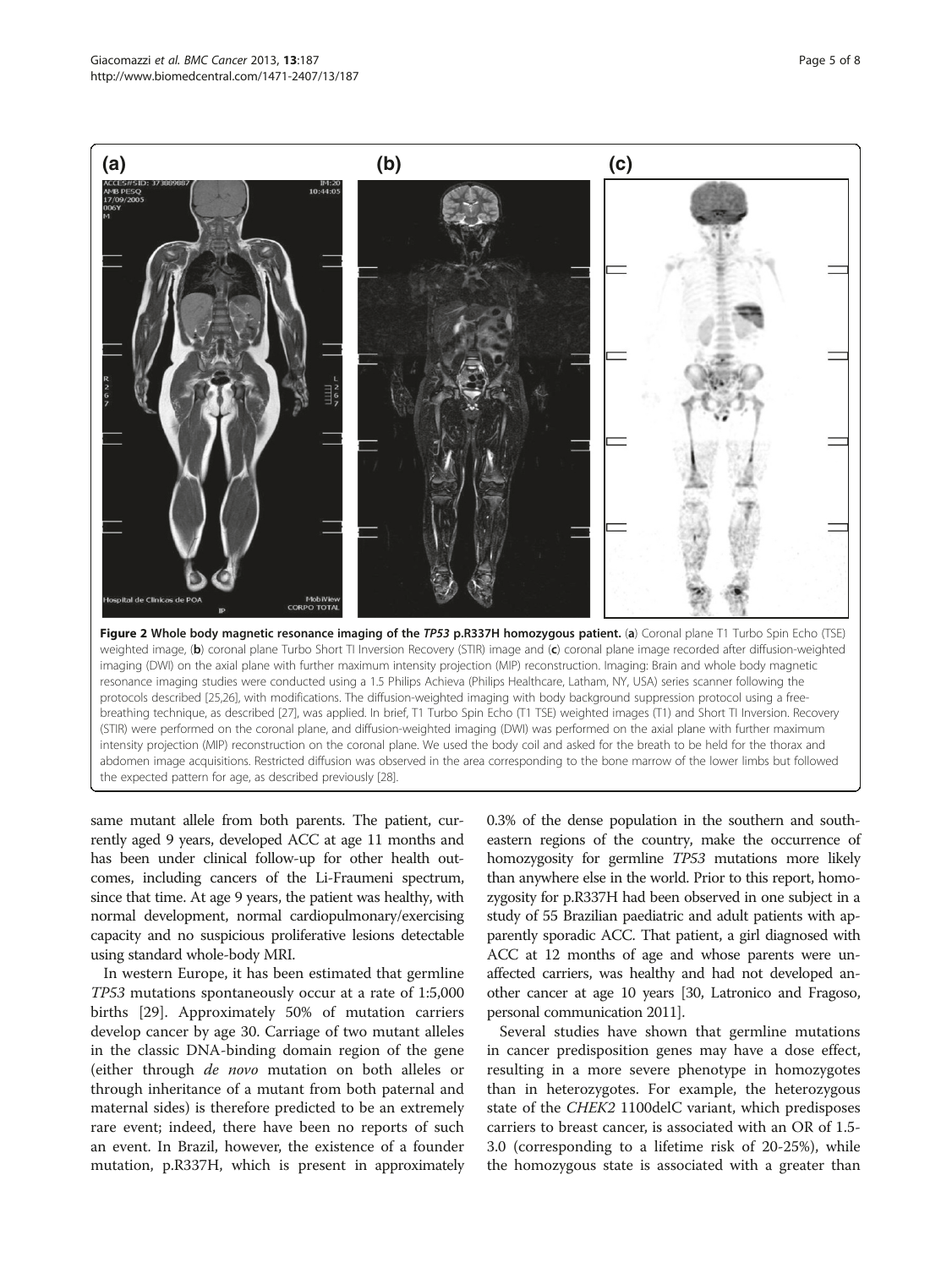fourfold increase in the lifetime risk compared with the general population [\[31,32\]](#page-7-0). Furthermore, several cancerpredisposing mutations in tumour-suppressor genes display different phenotypes in heterozygotes and homozygotes. This is the case for mutations in the PALB2, BRIP1 and ATM genes, where heterozygotes have an increased lifetime risk of breast cancer, and homozygotes are diagnosed with multisystemic genetic syndromes (Fanconi's anaemia for the first 2 genes and ataxia-telangiectasia for the latter). There are also situations where homozygous and heterozygous states for a mutation in the same gene are each associated with different genetic syndromes, such as the Lynch (LS) and Childhood Cancer (CCS) syndromes associated with heterozygous and homozygous germline mutations in the MMR genes [\[33,34](#page-7-0)].

In the present case, our observations do not support the hypothesis that inheritance of two mutant TP53 alleles may lead to a compound phenotype with increased risk for early onset cancer. It is possible that the absence of cumulative effects is due to the particular structural properties of the p. R337H mutant protein. Based on the structural analysis of a peptide encoding the oligomerisation domain, it has been shown that replacement of arginine by histidine at position 377 perturbs the formation of a hydrogen bond that links R377 on one p53 monomer to D352 on another p53 monomer, thus forming a dimer [[8](#page-6-0)]. At pH 7, histidine at position 377 retains the capacity to donate a H-bond. However, at pH 8, this capacity is lost, thus preventing dimerisation at slightly elevated pH levels. In the present case, we speculate that the proteins encoded by the two mutant alleles can form dimers in neutral pH conditions, which also occurs between one mutant and one wild-type monomer in patients who inherit only one mutant p.R337H allele. However, upon a small pH increase, the hydrogen bonds between the monomers, which form the homodimer consisting of the two mutant proteins, would be expected to break.

Recent experimental studies have shown that p53 plays a critical role in controlling cell bioenergetics and, specifically, mitochondrial metabolism [\[18](#page-6-0)]. In the mouse, lack of p53 leads to impaired cardiorespiratory fitness and loss of aerobic competence. Mice lacking functional p53 show a decrease in maximum exercise capacity and are less responsive to the effects of training than their p53-competent counterparts [[16,17](#page-6-0)]. However, such effects have not been documented in humans thus far. The results of the cardiopulmonary exercise test performed here indicate that, despite carrying two TP53 mutant alleles, our patient has preserved functional capacity, as demonstrated by peak power output, peak oxygen uptake, and an anaerobic threshold within the limits of normality [[21](#page-6-0)]. Moreover, ventilatory efficiency and hemodynamic responses to exercise were also normal. If mitochondrial abnormalities were to be present in our patient, we would expect

to observe an early anaerobic threshold, reduced peak oxygen uptake, and ventilatory inefficiency. Because individuals with metabolic abnormalities, such as patients with McArdle's disease, may present hyperventilation during exercise without blood lactate accumulation [\[35\]](#page-7-0), a preserved ventilatory anaerobic threshold, as observed in our patient, may not assure normal muscle oxidative metabolism. However, normal maximal exercise capacity and a normal anaerobic threshold are strong indicators of preserved muscular oxidative capacity. In healthy individuals, there is a strong association between muscle respiratory capacity and the anaerobic threshold [\[36\]](#page-7-0). Although an influence of previous or current androgen excess on energy metabolism in this patient cannot be excluded, such an influence is unlikely because cardiovascular function was assessed many years after the normalisation of the hormone levels and bone age results were normal. Therefore, the cardiopulmonary exercise test results for our patient indicate that inheritance of two mutant TP53 p.R337H alleles does not appear to affect energy metabolism in humans by the age of 10 years.

# Conclusion

The current report is the first clinical description and documentation of aerobic functional capacity of a patient who carries two mutant TP53 alleles and no wildtype allele. Our results support the hypothesis that TP53 p.R337H, the most common TP53 mutation ever described in any population, is a conditional mutant. Furthermore, our observations over a long period of clinical follow-up do not support the hypothesis that p.R337H homozygotes may have a more severe disease phenotype than heterozygote carriers of the same mutation. However, the particular genetic status of these patients will require careful surveillance for lifetime cancer risk and for effects on metabolic capacity later in life.

## Consent

Written informed consent was obtained from the parents of the child for publication of this case report and accompanying images. A copy of the written consent is available for review by the Series Editor of this journal.

#### Competing interests

The authors declare that they have no competing interests.

#### Authors' contributions

JG carried out the molecular genetic studies, was involved in patient recruitment and in all steps of data analysis and manuscript writing. SS, MC, CR and CBON provided clinical data, were directly involved in the clinical follow-up and helped to draft the manuscript. GSM provided laboratory support, carried out fibroblast cultures and genetic studies and helped to draft the manuscript. JD carried out and interpreted the imaging studies, and helped to draft the manuscript. JPR and PJCV carried out and interpreted the cardiovascular performance studies, and helped to draft and revise the manuscript. PH was directly involved in the conception and design of the case report and critically reviewed the manuscript. PA-P was directly involved in the conception and design of the case report,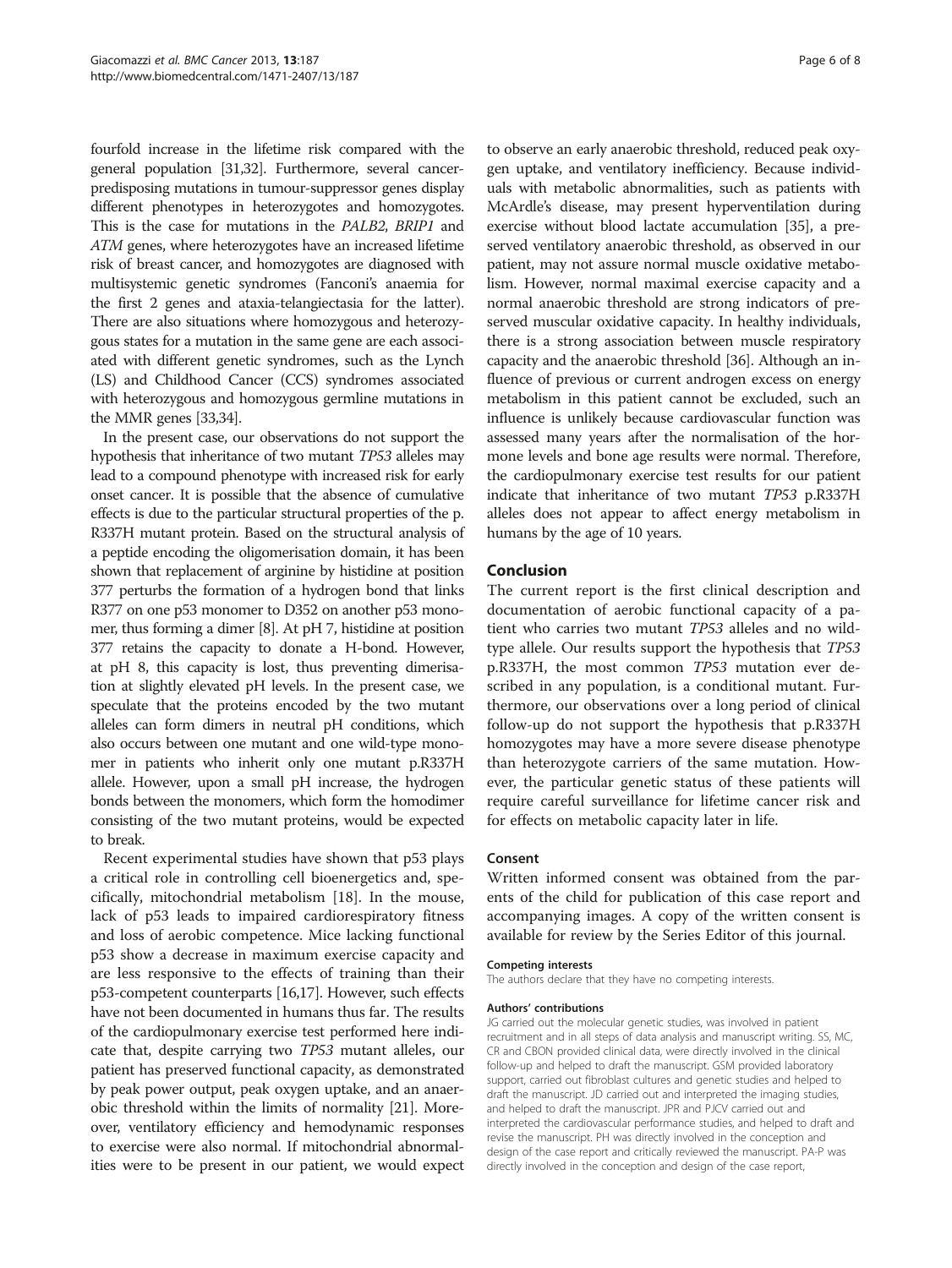<span id="page-6-0"></span>participated in the clinical follow-up of the patient and interpretation of clinical and laboratory data, and coordinated manuscript writing. All authors read and approved the final manuscript.

#### Acknowledgements

The authors wish to thank Algemir Lunardi Brunetto for institutional support; Bárbara Alemar, Patrícia Santos Silva and Filippo Pinto e Vairo for clinical, laboratory and logistic support; Diego Paskulin and Ghyslaine Martel-Planche for their help with laboratory analyses; José Roberto Goldim, Maria Cátira Bortolini, Maria Luiza Saraiva-Pereira and Hugo Bock for stimulating discussions on this case; and David Malkin for discussions about cancer screening and management in children diagnosed with Li-Fraumeni syndrome and its variants.

#### Financial support

The work of JG was supported by fellowships from CAPES and CNPQ (Brazil). The study was supported in part by grants from GlaxoSmithKline Oncology (Ethnic Research Initiative Grant Award 2009), U.K.; CNPq to PA-P (Grant 307779 2009-2), Brazil; FAPERGS-PPSUS (grant # 09/0103-0), FAPERGS PRONEX (Grant #10/0051-9) and Fundo de Incentivo a Pesquisa e Eventos, Hospital de Clínicas de Porto Alegre (GPPG # 08080), Brazil.

#### Author details

<sup>1</sup>Genomic Medicine Laboratory, Experimental Research Center, Hospital de Clínicas de Porto Alegre (HCPA), Porto Alegre, Brazil. <sup>2</sup>Post-Graduate Program in Medicine: Medical Sciences, Universidade Federal do Rio Grande do Sul (UFRGS), Porto Alegre, Brazil. <sup>3</sup>Pediatric Oncology Service, HCPA, Porto Alegre, Brazil. <sup>4</sup>Radiology Service, HCPA, Porto Alegre, Brazil. <sup>5</sup>Exercise Pathophysiology Research Laboratory and Cardiology Division, HCPA, Porto Alegre, Brazil. <sup>6</sup>Post-Graduate Program in Genetics and Molecular Biology, UFRGS, Porto Alegre, Brazil. <sup>7</sup>School of Medicine, UFRGS, Porto Alegre, Brazil.<br><sup>8</sup>Dopartment of Internal Medicine, Faculty of Medicine, UERGS, Porto Alegre. Department of Internal Medicine, Faculty of Medicine, UFRGS, Porto Alegre, Brazil. <sup>9</sup>Service of Endocrinology, HCPA, Porto Alegre, Brazil. <sup>10</sup>Service of Medical Genetics, HCPA, Porto Alegre, Brazil. <sup>11</sup>International Prevention Research Institute, Lyon, France. <sup>12</sup>Departamento de Genética, UFRGS e Serviço de Genética Médica e Centro de Pesquisa Experimental, Hospital de Clínicas de Porto Alegre, Rua Ramiro Barcelos, 2350, 90035-903 Porto Alegre, RS, Brazil.

#### Received: 7 July 2012 Accepted: 12 March 2013 Published: 9 April 2013

#### References

- Birch JM, Alston RD, McNally RJ, Evans DG, Kelsey AM, Harris M, Eden OB, Varley JM: Relative frequency and morphology of cancers in carriers of germline TP53 mutations. Oncogene 2001, 20(34):4621–4628.
- Nichols NM, Matthews KS: p53 unfolding detected by CD but not by tryptophan fluorescence. Biochem Biophys Res Commun 2001, 288(1):111–115.
- 3. Wong P, Verselis SJ, Garber JE, Schneider K, DiGianni L, Stockwell DH, Li FP, Syngal S: Prevalence of early onset colorectal cancer in 397 patients with classic Li-Fraumeni syndrome. Gastroenterology 2006, 130(1):73–79.
- 4. Malkin D, Li FP, Strong LC, Fraumeni JF, Nelson CE, Kim DH, Kassel J, Gryka MA, Bischoff FZ, Tainsky MA: Germ line p53 mutations in a familial syndrome of breast cancer, sarcomas, and other neoplasms. Science 1990, 250(4985):1233–1238.
- 5. Srivastava S, Zou ZQ, Pirollo K, Blattner W, Chang EH: Germ-line transmission of a mutated p53 gene in a cancer-prone family with Li-Fraumeni syndrome. Nature 1990, 348(6303):747–749.
- Latronico AC, Pinto EM, Domenice S, Fragoso MC, Martin RM, Zerbini MC, Lucon AM, Mendonca BB: An inherited mutation outside the highly conserved DNA-binding domain of the p53 tumor suppressor protein in children and adults with sporadic adrenocortical tumors. J Clin Endocrinol Metab 2001, 86(10):4970–4973.
- 7. Ribeiro RC, Sandrini F, Figueiredo B, Zambetti GP, Michalkiewicz E, Lafferty AR, DeLacerda L, Rabin M, Cadwell C, Sampaio G, et al: An inherited p53 mutation that contributes in a tissue-specific manner to pediatric adrenal cortical carcinoma. Proc Natl Acad Sci U S A 2001, 98(16):9330–9335.
- 8. DiGiammarino EL, Lee AS, Cadwell C, Zhang W, Bothner B, Ribeiro RC, Zambetti G, Kriwacki RW: A novel mechanism of tumorigenesis involving pH-dependent destabilization of a mutant p53 tetramer. Nat Struct Biol 2002, 9(1):12-16.
- 9. Hainaut P: Tumor-specific mutations in p53: the acid test. Nat Med 2002, 8(1):21–23.
- 10. Achatz MI, Olivier M, Le Calvez F, Martel-Planche G, Lopes A, Rossi BM, Ashton-Prolla P, Giugliani R, Palmero EI, Vargas FR, et al: The TP53 mutation, R337H, is associated with Li-Fraumeni and Li-Fraumeni-like syndromes in Brazilian families. Cancer Lett 2007, 245(1–2):96–102.
- 11. Assumpção JG, Seidinger AL, Mastellaro MJ, Ribeiro RC, Zambetti GP, Ganti R, Srivastava K, Shurtleff S, Pei D, Zeferino LC, et al: Association of the germline TP53 R337H mutation with breast cancer in southern Brazil. BMC Cancer 2008, 8:357.
- 12. Garritano S, Gemignani F, Palmero EI, Olivier M, Martel-Planche G, Le Calvez-Kelm F, Brugiéres L, Vargas FR, Brentani RR, Ashton-Prolla P, et al: Detailed haplotype analysis at the TP53 locus in p.R337H mutation carriers in the population of Southern Brazil: evidence for a founder effect. Hum Mutat 2010, 31(2):143–150.
- 13. Pinto EM, Billerbeck AE, Villares MC, Domenice S, Mendonça BB, Latronico AC: Founder effect for the highly prevalent R337H mutation of tumor suppressor p53 in Brazilian patients with adrenocortical tumors. Arq Bras Endocrinol Metabol 2004, 48(5):647–650.
- 14. Palmero EI, Schüler-Faccini L, Caleffi M, Achatz MI, Olivier M, Martel-Planche G, Marcel V, Aguiar E, Giacomazzi J, Ewald IP, et al: Detection of R337H, a germline TP53 mutation predisposing to multiple cancers, in asymptomatic women participating in a breast cancer screening program in Southern Brazil. Cancer Lett 2008, 261(1):21–25.
- 15. Piovezan GC: Prevalência do alelo R337H no Estado do Paraná. Universidade Federal do Paraná: Masters degree dissertation; 2006.
- 16. Matoba S, Kang JG, Patino WD, Wragg A, Boehm M, Gavrilova O, Hurley PJ, Bunz F, Hwang PM: p53 regulates mitochondrial respiration. Science 2006, 312(5780):1650–1653.
- 17. Park JY, Wang PY, Matsumoto T, Sung HJ, Ma W, Choi JW, Anderson SA, Leary SC, Balaban RS, Kang JG, et al: p53 improves aerobic exercise capacity and augments skeletal muscle mitochondrial DNA content. Circ Res 2009, 105(7):705–712. 711 p following 712.
- 18. Wang PY, Zhuang J, Hwang PM: p53: exercise capacity and metabolism. Curr Opin Oncol 2012, 24(1):76–82.
- 19. National Comprehensive Cancer Network (NCCN) Guidelines quidelines: 2012. Available from URL: [\(http://www.nccn.org/professionals/physician\\_gls/](http://www.nccn.org/professionals/physician_gls/f_guidelines.asp#genetics_screening) [f\\_guidelines.asp#genetics\\_screening](http://www.nccn.org/professionals/physician_gls/f_guidelines.asp#genetics_screening)).
- 20. American Thoracic Society and American College of Chest Physicians: 2003. Available from URL: [www.thoracic.org/statements/resources/pfet/](http://www.thoracic.org/statements/resources/pfet/cardioexercise.pdf) [cardioexercise.pdf.](http://www.thoracic.org/statements/resources/pfet/cardioexercise.pdf)
- 21. Chiappa GR, Ribeiro JP, Alves CN, Vieira PJ, Dubas J, Queiroga F Jr, Batista LD, Silva AC, Neder JA: Inspiratory resistive loading after all-out exercise improves subsequent performance. Eur J Appl Physiol 2009, 106(2):297–303.
- 22. Ten Harkel AD, Takken T, Van Osch-Gevers M, Helbing WA: Normal values for cardiopulmonary exercise testing in children. Eur J Cardiovasc Prev Rehabil 2011, 18(1):48–54.
- 23. Welsman J, Bywater K, Farr C, Welford D, Armstrong N: Reliability of peak VO(2) and maximal cardiac output assessed using thoracic bioimpedance in children. Eur J Appl Physiol 2005, 94(3):228–230.
- International Agency for Research on Cancer (IARC) TP53 database: 2012. Available from URL: [http://p53.iarc.fr/Download/TP53\\_DirectSequencing\\_](http://p53.iarc.fr/Download/TP53_DirectSequencing_IARC.pdf) [IARC.pdf.](http://p53.iarc.fr/Download/TP53_DirectSequencing_IARC.pdf)
- 25. Laffan EE, O'Connor R, Ryan SP, Donoghue VB: Whole-body magnetic resonance imaging: a useful additional sequence in paediatric imaging. Pediatr Radiol 2004, 34(6):472–480.
- 26. Villani A, Tabori U, Schiffman J, Shlien A, Beyene J, Druker H, Novokmet A, Finlay J, Malkin D: Biochemical and imaging surveillance in germline TP53 mutation carriers with Li-Fraumeni syndrome: a prospective observational study. Lancet Oncol 2011, 12(6):559–567.
- 27. Takahara T, Imai Y, Yamashita T, Yasuda S, Nasu S, Van Cauteren M: Diffusion weighted whole body imaging with background body signal suppression (DWIBS): technical improvement using free breathing, STIR and high resolution 3D display. Radiat Med 2004, 22(4):275–282.
- Ording Müller LS, Avenarius D, Olsen OE: High signal in bone marrow at diffusion-weighted imaging with body background suppression (DWIBS) in healthy children. Pediatr Radiol 2011, 41(2):221–226.
- 29. Lalloo F, Varley J, Ellis D, Moran A, O'Dair L, Pharoah P, Evans DG, Group EOBCS: Prediction of pathogenic mutations in patients with early-onset breast cancer by family history. Lancet 2003, 361(9363):1101–1102.
- 30. Latronico AC, Pinto EM, Domenice S, Fragoso MC, Martin RM, Zerbini MC, Lucon AM, Mendonca BB: An inherited mutation outside the highly